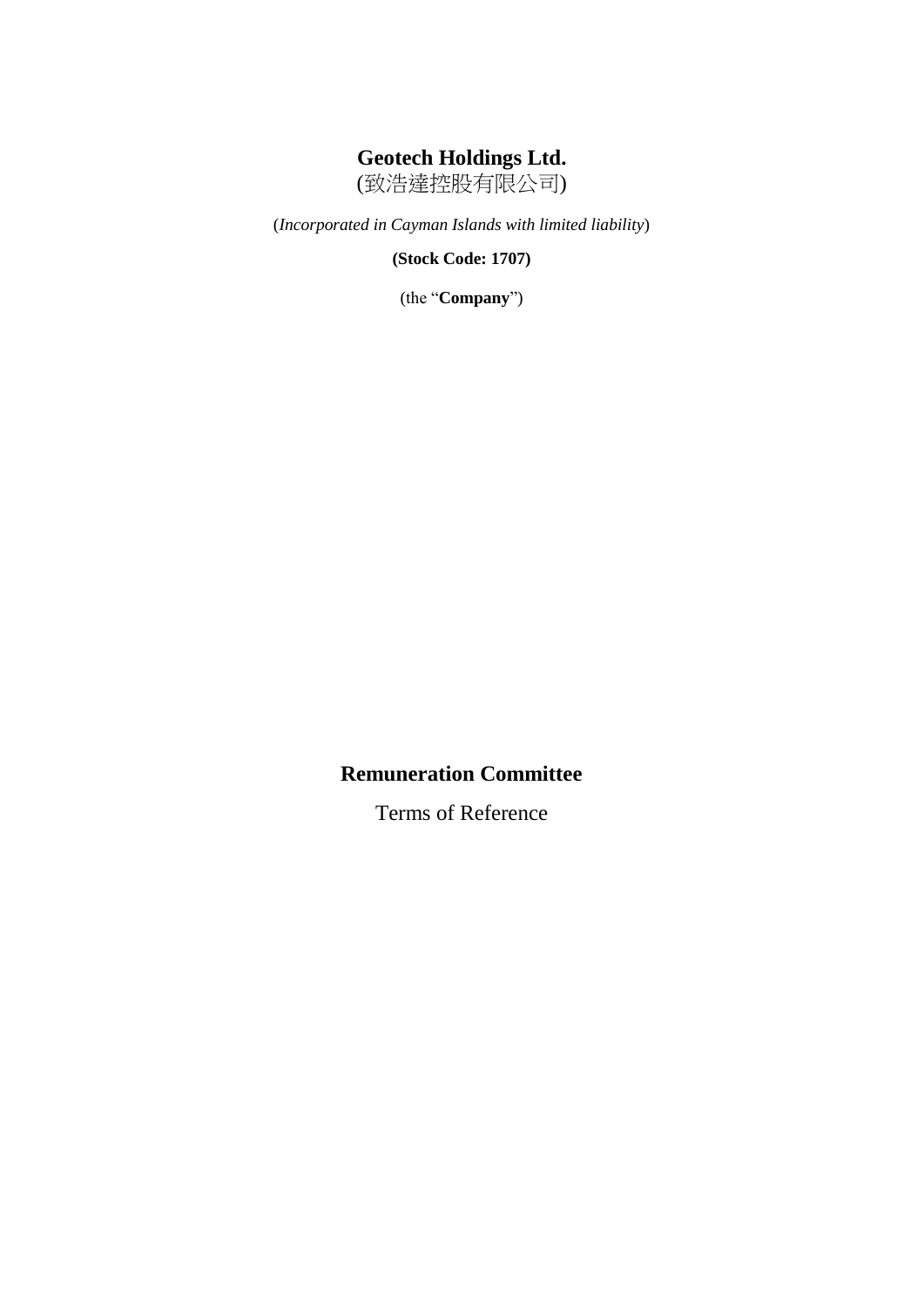## **Constitution**

1. The Remuneration Committee was established by resolutions of the board of directors of the Company (the "**Board**", and each director of the Board, a "**Director**") on 21 September 2017.

#### **Membership**

- 2. The members of the Remuneration Committee shall be appointed by the Board from time to time from among the Directors and shall consist of not less than three members, a majority of whom shall be independent non-executive Directors.
- 3. The Chairman of the Remuneration Committee shall be appointed by the Board and should be an independent non-executive Director.
- 4. The term of office of a member of the Remuneration Committee shall be determined by the Board.
- 5. Each member of the Remuneration Committee shall disclose to the Remuneration Committee<sup>.</sup>
	- (a) any personal financial interest (other than as a Shareholder of the Company) in any matter to be decided by the Remuneration Committee; or
	- (b) any potential conflict of interest arising from a cross -directorship.

Any such member shall abstain from voting on resolutions of the Remuneration Committee in relation to which such interest exists and from participating in the discussions concerning such resolutions, and shall (if so required by the Board) resign from the Remuneration Committee.

#### **Frequency and conduct of meetings**

- 6. Unless otherwise stated herein, the meetings of the Remuneration Committee are governed by the provisions regulating the meetings and proceedings of Directors in the Company's articles of association.
- 7. Meetings shall be held at least once a year. The Chairman of the Remuneration Committee shall convene a meeting upon request by any member of the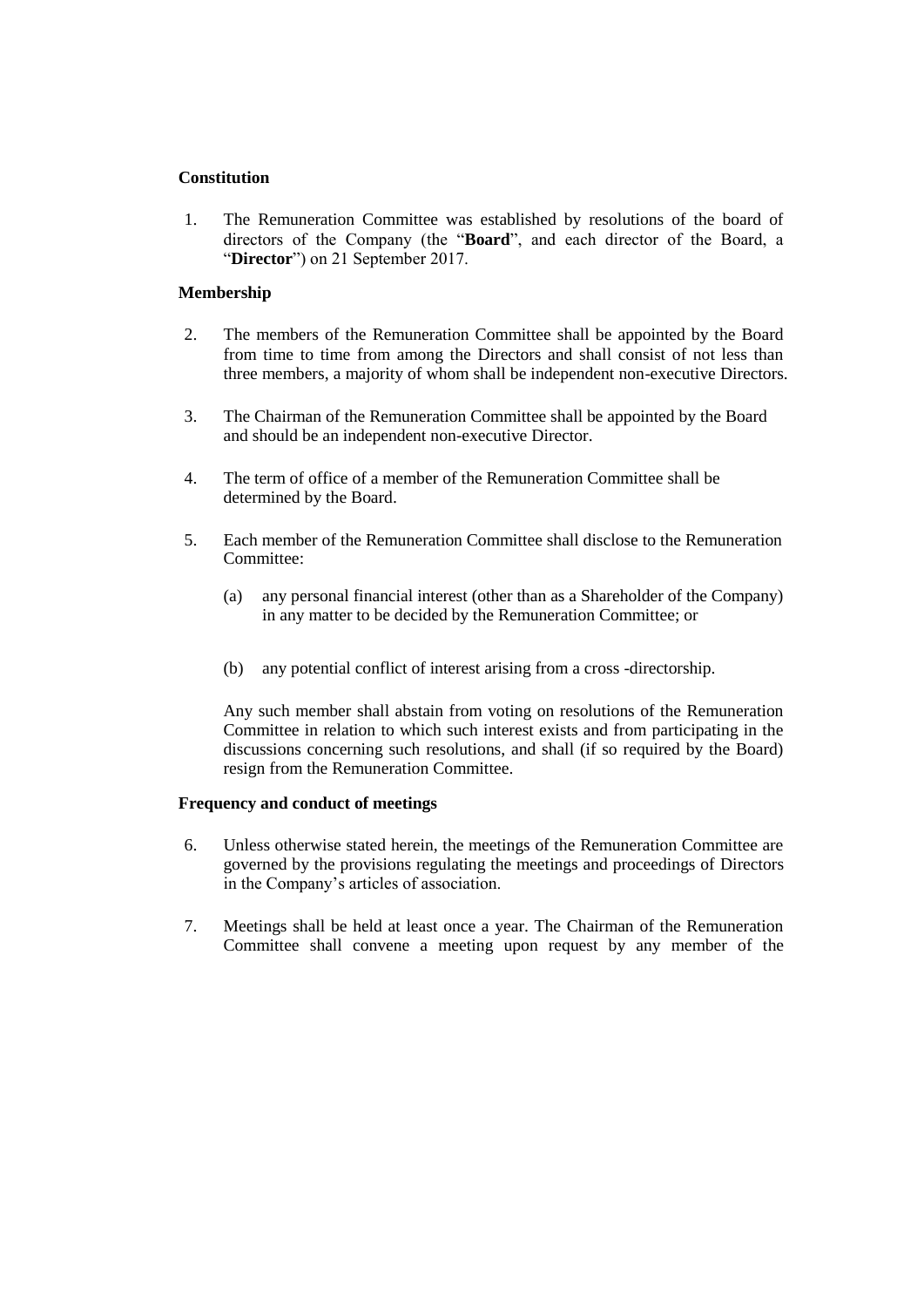## Remuneration Committee.

- 8. An agenda and any accompanying Committee papers should be sent in full to all members of the Remuneration Committee in a timely manner and at least three days before the proposed date of a meeting of the Remuneration Committee (or other agreed period).
- 9. The quorum of a Remuneration Committee meeting shall be any two members of the Remuneration Committee, one of whom must be an independent nonexecutive Director.
- 10. The Company is obliged to supply the Remuneration Committee with adequate information in a timely manner, in order to enable it to make informed decisions. The information supplied must be complete and reliable. Where a Director requires more information than information provided voluntarily by the senior management, the relevant Director should make additional necessary enquiries. The Board and individual Directors shall have separate and independent access to the senior management.

## **Annual General Meetings**

- 11. The chairman of the Remuneration Committee shall attend the Company's annual general meeting and be prepared to respond to any shareholder's questions on the Remuneration Committee's activities.
- 12. If the chairman of the Remuneration Committee is unable to attend an annual general meeting of the Company, he shall arrange for another member of the Remuneration Committee, or failing this, his duly appointed delegate, to attend in his place. Such person shall be prepared to respond to any shareholder's questions on the Remuneration Committee's activities.
- 13. The secretary of the Remuneration Committee shall be the company secretary of the Company or his/her appointed delegate.

## **Authority**

14. The Remuneration Committee is authorised by the Board to discharge its duties within these terms of references. It is authorised to seek any remuneration information it requires from relevant parties of the Company. The Remuneration Committee is authorised and encouraged by the Board to obtain external independent professional advice from reputable internationally recognised advisors, at the Company's expense, and to secure the attendance of such external advisors with relevant experience and expertise. The Remuneration Committee shall be exclusively responsible for establishing the selection criteria, selecting, appointing and setting the terms of reference for any external remuneration consultant who advises the Remuneration Committee.

## **Duties**

- 15. The duties of the Remuneration Committee shall include:
	- (a) making recommendations to the Board on the Company's policy and structure for all Directors' and senior management's remuneration and establishing a formal and transparent procedure for developing remuneration policy;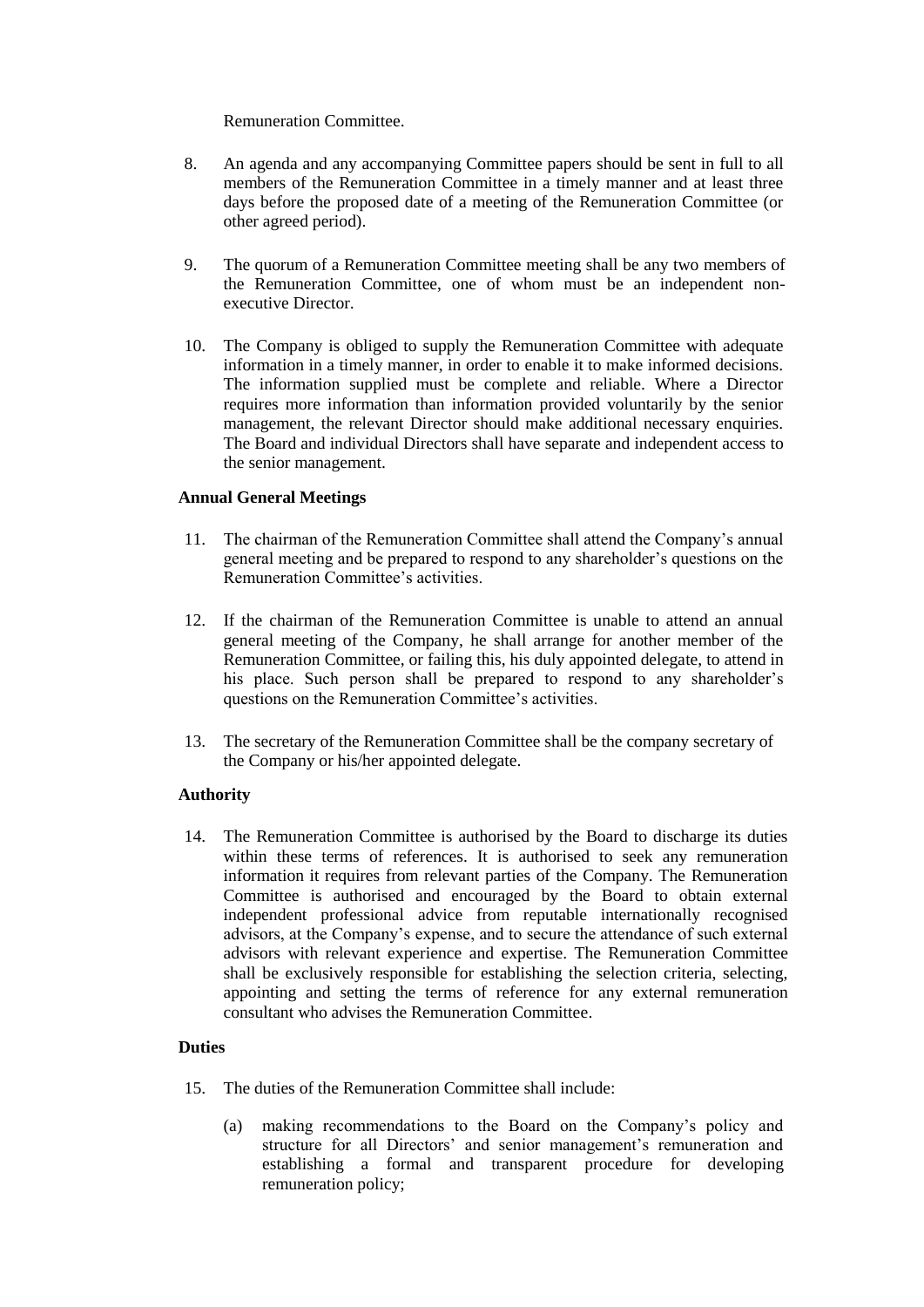- (b) reviewing and approving the management's remuneration proposals with reference to the Board's goals and objectives;
- (c) being responsible, as the Board shall direct, for making recommendations to the Board on the remuneration packages of individual executive Directors and senior management, including benefits in kind, pension rights and compensation payments, including any compensation payable for loss or termination of their office or appointment;
- (d) making recommendations to the Board on the remuneration of nonexecutive Directors;
- (e) considering salaries paid by comparable companies in the industry in which the Company operates, time commitment and responsibilities, and employment conditions elsewhere in the Group;
- (f) reviewing and approving the compensation payable to executive Directors and senior management for any loss or termination of office or appointment in order to ensure that such compensation is consistent with the contractual terms and is otherwise fair and in line with market practice;
- (g) reviewing and approving compensation arrangements relating to dismissal or removal of Directors for misconduct in order to ensure they are consistent with contractual terms and are otherwise reasonable and appropriate;
- (h) ensuring that no Director or any of his/her associates (as such term is defined in the Rules Governing the Listing of Securities on The Stock Exchange of Hong Kong Limited (the "**Listing Rules**") is involved in deciding his own remuneration; and
- (i) reviewing the policy of the Company and its subsidiaries and associated companies at the relevant time or, where the context so requires, in respect of the period before the Company became the holding company of its present subsidiaries and associated companies, the present subsidiaries and associated companies of the Company or the businesses operated by its present subsidiaries and associated companies or (as the case may be) its predecessor (the "**Group**"), on expense reimbursements for the Directors and senior management.
- 16. In carrying out its duties under these terms of references, the Remuneration Committee should:
	- (a) consult the chairman of the Board and/or the managing director about their remuneration proposals for other executive Directors and senior management and to consult independent professional advice if necessary;
	- (b) provide competitive packages needed to attract, retain and motivate executive Directors and senior management of the quality required in line with market practice;
	- (c) judge where to position the Group relative to other companies in the industry in which the Group operates. The Remuneration Committee should be aware what comparable companies are paying and should take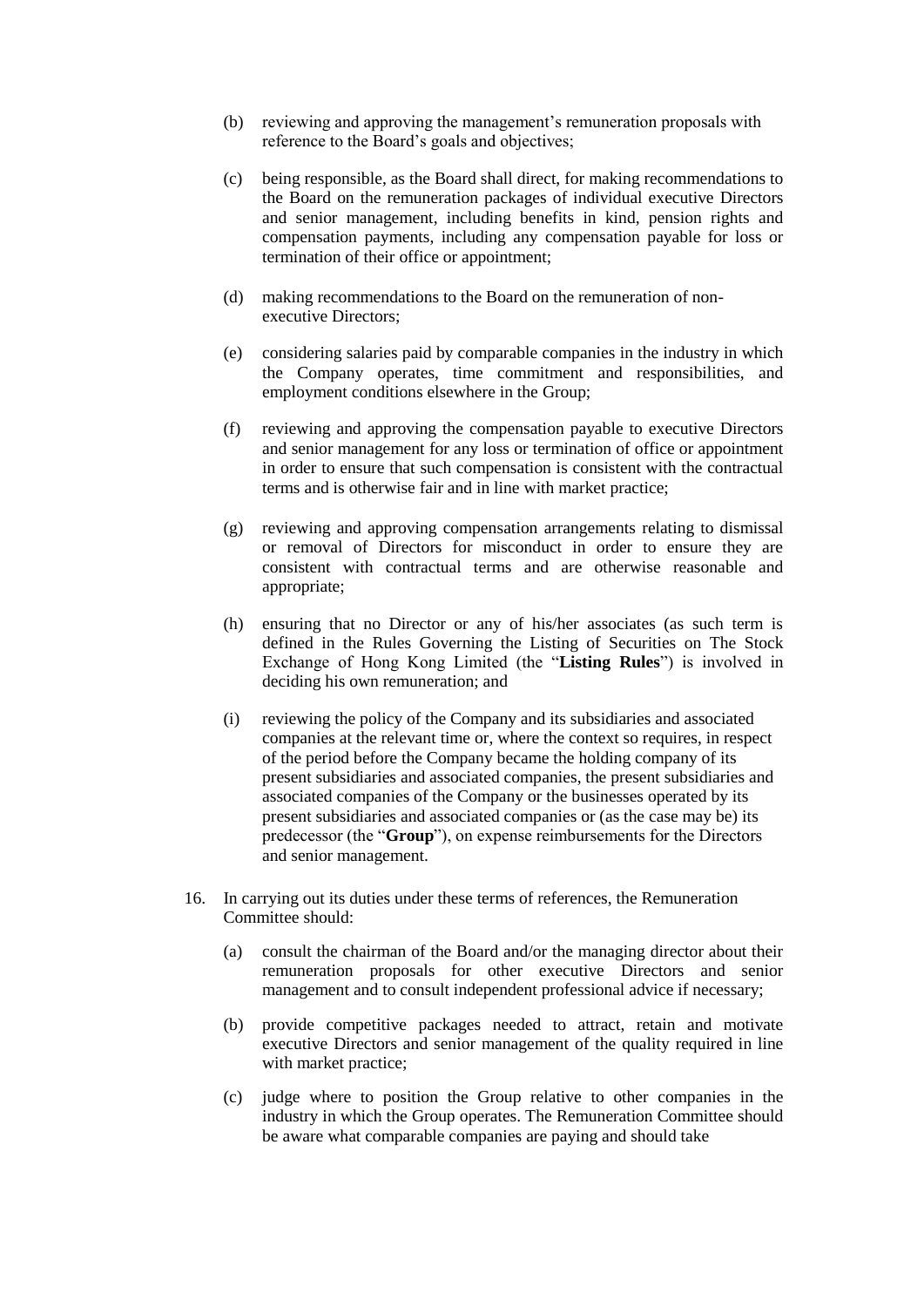account of relative performance;

- (d) be sensitive to market practice, including pay and employment conditions within the Group and elsewhere in the industry in which the Group operates, especially when determining annual salary increases;
- (e) ensure that the performance-related elements of remuneration form a significant proportion of the total remuneration package of executive Directors and senior management and are designed to align their interests with those of the shareholders and to give the Directors and senior management incentives to perform at the highest levels; and
- (f) ensure that share options offered by the Company to its Directors or senior management (if any) are in accordance with Chapter 17 of the Listing Rules or the employees incentive schemes are in compliance with applicable laws and regulations, as applicable.
- 17. Without prejudice to the generality of these terms of references for the Remuneration Committee set out above, the Remuneration Committee shall:
	- (a) operate the Company's share option scheme or other incentive schemes as they apply to, and recommend to the general meeting of shareholders, grants of options to be made to Directors and senior management. It shall recommend to the Board the total aggregate amount of any grants to employees (with the specific grants to individuals to be at the discretion of the Board) and make amendments to the terms of such schemes (subject to the provisions of the schemes relating to amendment);
	- (b) liaise with the trustee of any employee share incentive scheme which is created by the Company for the benefit of employees, senior management or Directors;
	- (c) review the terms of executive Directors' and senior management's appointment letters from time to time; and
	- (d) advise the Board in relation to the preparation of the Board's remuneration report (if any) to the shareholders.

#### **Reporting procedures**

- 18. Full minutes of the Remuneration Committee's meetings shall be kept by the secretary of the Remuneration Committee, and such minutes shall be available for inspection at any reasonable time on reasonable notice by any Director.
- 19. Minutes of meetings of the Remuneration Committee shall record in sufficient detail the matters considered and decisions reached, including any concerns raised by Directors or dissenting views expressed. Draft and final versions of minutes should be sent to all members of the Remuneration Committee for their comment and records respectively, in both cases within a reasonable time after such meetings.
- 20. Without prejudice to the generality of the duties of the Remuneration Committee set out in these terms of references, the Remuneration Committee shall report back to the Board and keep the Board fully informed of its